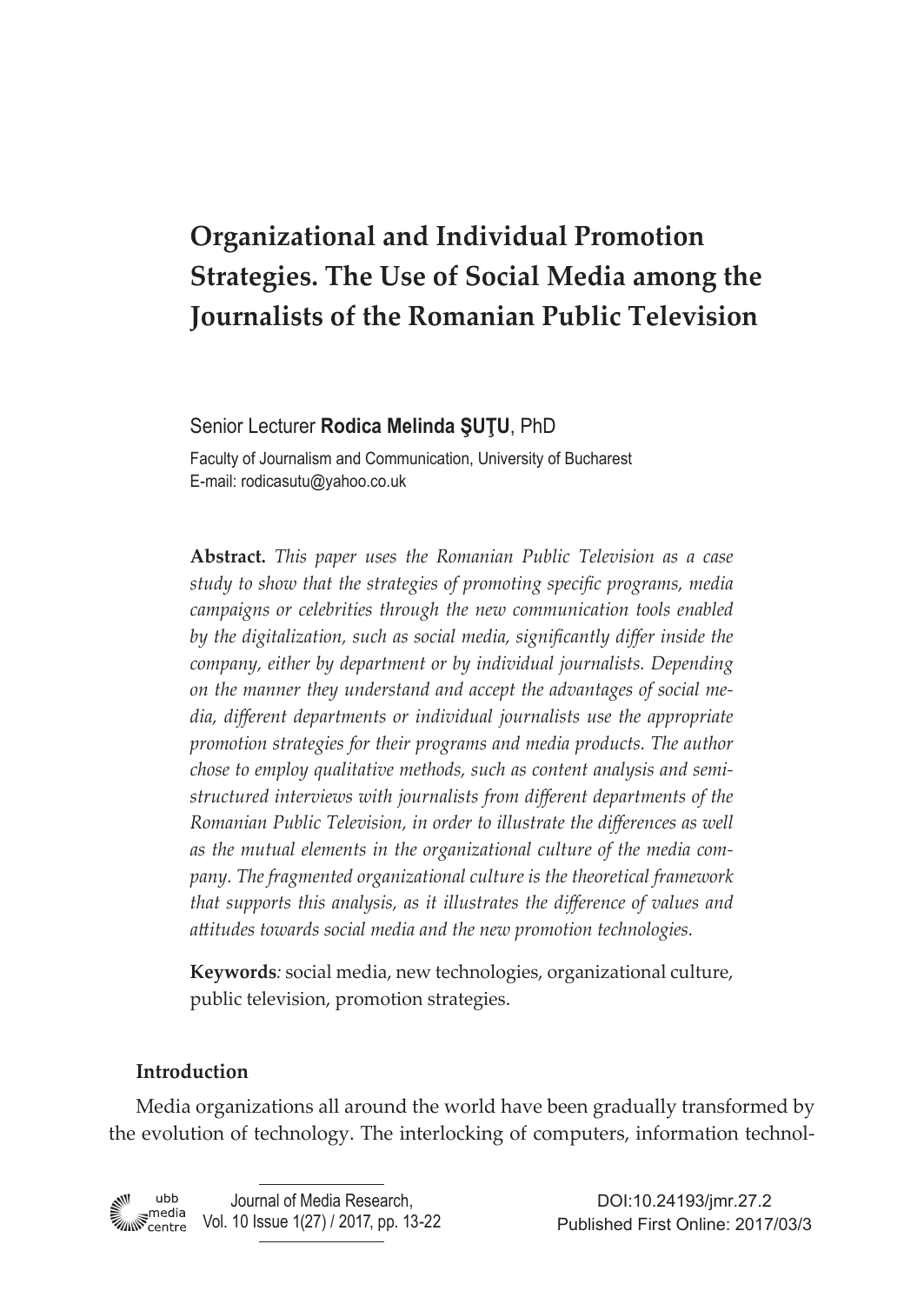ogy, telecommunication networks and the media content generated by newspapers, radio and television transformed the single media, traditional organizations into convergent media or multimedia organizations. Media professionals are required to extend their skills beyond their traditional comfort levels, facing changes in their professional routines and organizational cultures (Quinn & Filak, 2005; Boczkowski, 2004; Rabasca, 2001).

The process of digitalization and the growing popularity of social media forced media companies to change their production, editorial and promotion strategies at different levels and paces, depending on their organizational culture. The author selected the Romanian Public Television as a case study because it is interesting to see how a traditional media organization, with a complicated human resources and production system faces the challenges of adopting the new technologies. The case study chosen by the author of this article illustrates how the use of social media as a promotion strategy tool differ significantly, both by department and individual journalists. For instance, while the News Department has live interviews on its social media page, in convergence with the personal Facebook pages of the journalists, as a promotion strategy for the upcoming newscasts on television, other departments or journalists only update their social media pages once a week or even two weeks. According to their level of acceptance of the necessity of social media, and their ability to understand and use the new technologies, various departments, reporters, producers and presenters employ the most appropriate strategies in order to promote their media products. The author of this article uses qualitative methods, such as content analysis and semi-structured interviews with journalists from different departments of the Romanian Public Television, because qualitative inquiry is more suitable to highlight the significant differences in the organizational culture of a media company. The theoretical framework of this research, fragmented organizational culture, successfully supports this analysis, as it illustrates the difference of values and attitudes towards social media and the new promotion technologies.

This original research, carried out for the first time in a Romanian media company, has the potential to provide important insight for media practitioners confronted with the challenges of adjusting to the transformations in their organization and trying to perform on a changing media market. They are usually involved in the development of their business or media products through the new technologies, either as free lancers or employees of a small or large media company. This article also provides valuable data for the scientists interested in investigating the effects of the new technologies and promotion strategies through social media on the culture of the media organizations, either in Romania or elsewhere.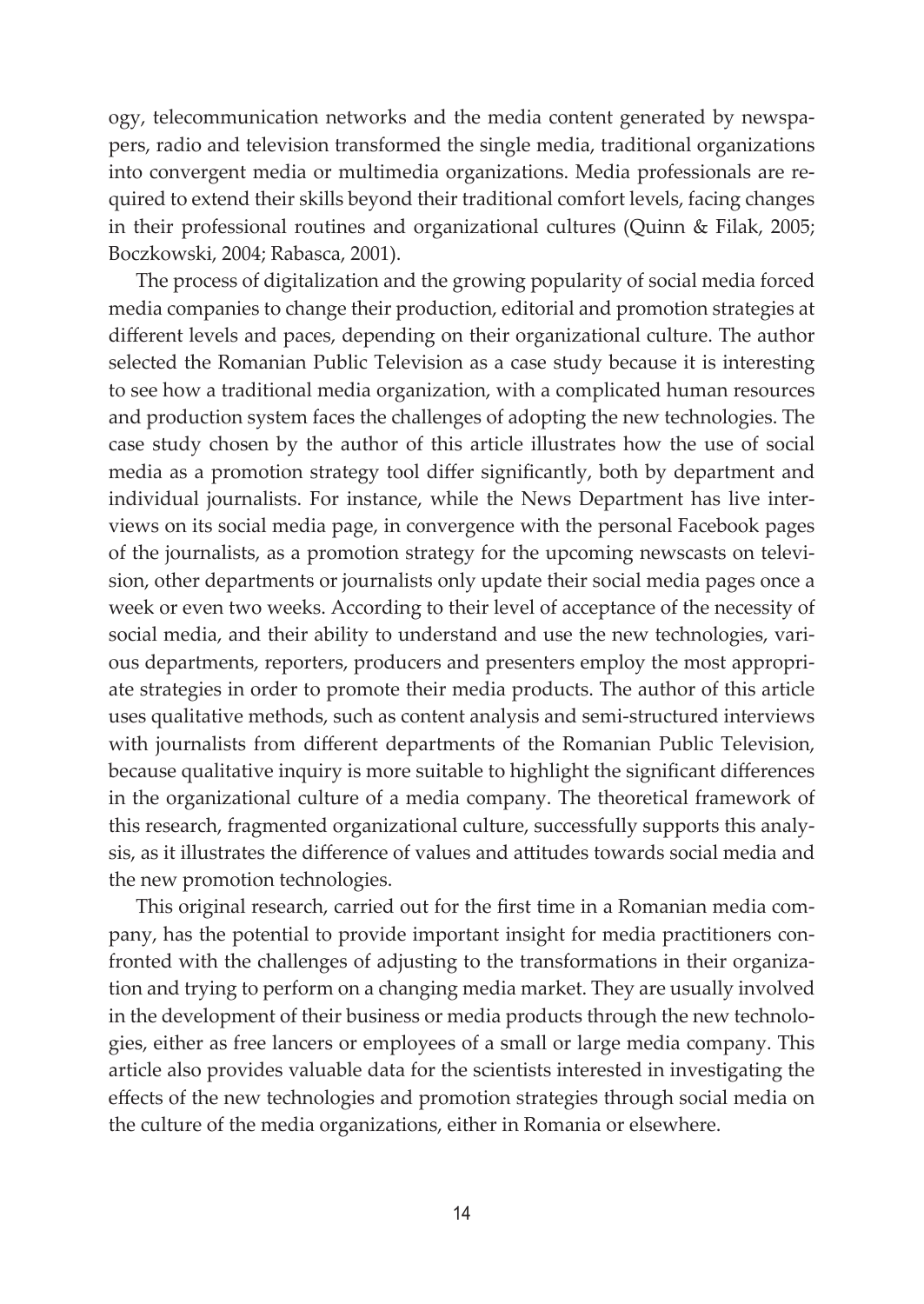#### **Theoretical framework**

Romanian media is currently going through the process of adopting and implementing media convergence at organizational, technological and economic level. Convergence is a revolutionary form of journalism which is evolving in many parts of the world; therefore it may vary from country to country, from culture to culture both within countries and media companies. Media convergence is influenced by the power of digital technology, and the legal and economic factors in various countries and media trusts. The success of convergence depends on having journalists able to think multiple media and comfortable with working across several media platforms (Haile, 2003). Media convergence and the implementation of the new technologies forced the organization and its departments into adopting new digital production systems and devices and adapting to a new, dynamic workflow. As a direct consequence, the employees of public and private television stations are required to extend their skills beyond their experience in traditional media. Journalists are currently challenged to produce multiple products for multiple platforms, in order to reach a mass audience with interactive content, often on a 24/7 timescale (Quinn & Filak, 2005). Pressured by the audience, competition and economic strings, media organizations and individual journalists face the task to tell stories using the most appropriate medium. The public gets more and more involved in the stories as digital communication provides multiple tools to select the level of interactivity while self-directing the content delivery. The new technologies allow audiences to interact with or even generate mass media content; consumers can now control when, where and how they access and relate to information of all kinds (Sutu, 2011).

### *Digital media and organizational culture*

Radio and public television services in Europe are striving to produce highquality content, available across varied devices and platforms, and catered to reach different audiences. Journalists and managers of public service organizations are aware that innovative transformations are required in order to deliver public service news more effectively online. However, different media organizations have different strategies, both in terms of how news production is organized, and of how innovation processes are managed and supported. Some public service media organizations have teams dedicated specifically to developing new approaches and ideas for digital news. Particular attention is given to the effective use of social media, as more news use is driven by referrals and social media networks such as Facebook (Sehl *et al.*, 2016). Some organizations, such as the Romanian Public Television, have a less formalized structure where innovation is based on individual staff members within the newsroom developing new ideas and building support for them. The author of this article selected the fragmented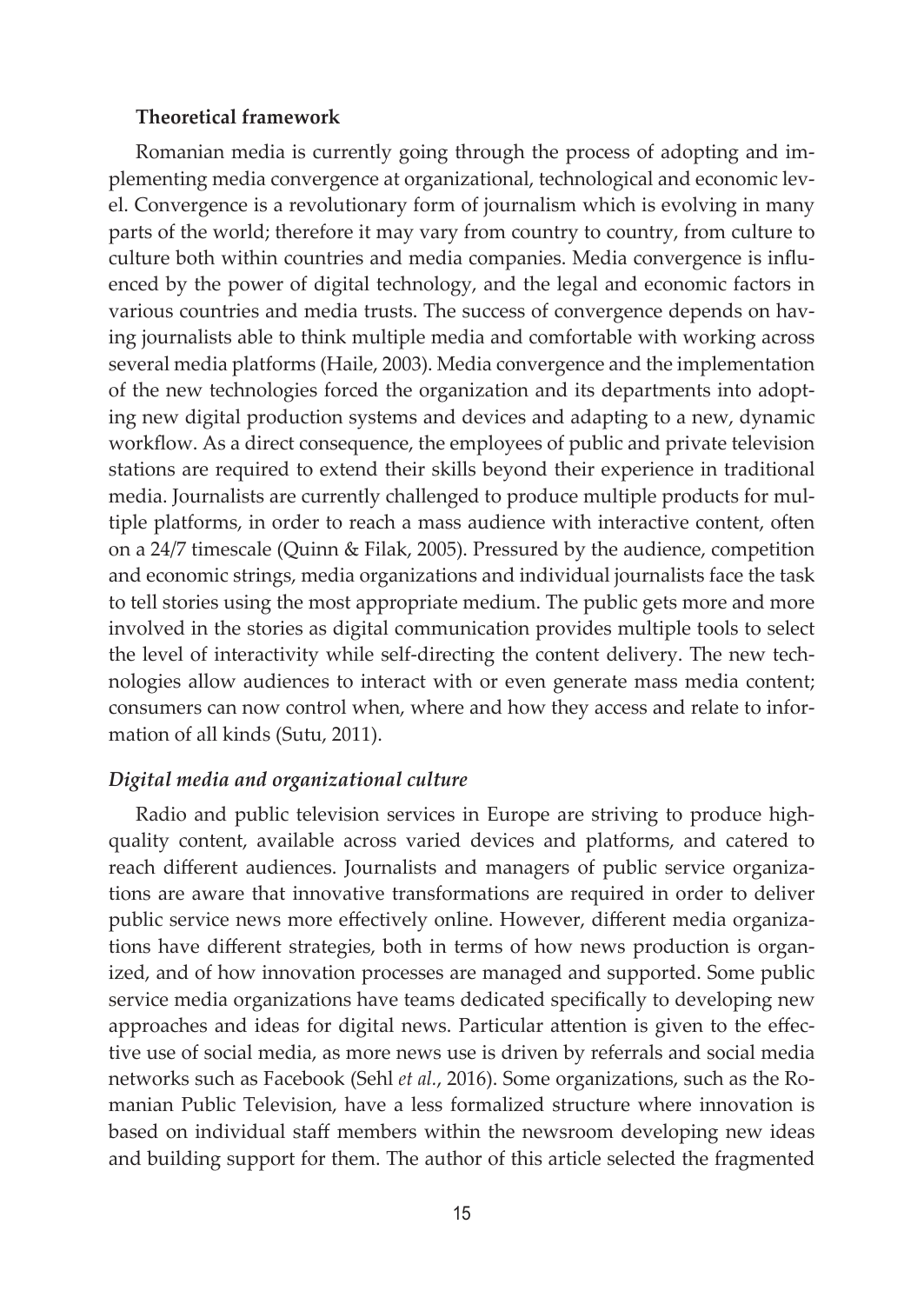organizational culture theory to support this analysis, based on the case study of the Romanian Public Television, as it illustrates the difference of values and attitudes towards social media and the new promotion technologies. In this particular case, culture is regarded as an informally structured system, partially shared by the members of the organization, that can either adopt or reject different measures and strategies, according to their interests and acceptance level (Martin, 2002). Joanne Martin used a metaphor to express the essence of the fragmented organizational theory. So, if each member of an organization is attached a light bulb, when a problem becomes imminent, such as the implementation of a new organizational policy, or a significant change of policy inside the department, some lights will be on, showing who is actively involved (by approval or rejection), while others will be off, showing that the individuals are indifferent or not interested (2002).

## **Qualitative methodology**

The author of this article uses qualitative methodology in order to scientifically investigate the promotion strategies departments and individual journalists of the Romanian Public Television apply on their programs and media products. The scientific inquiry is inductive, built as a result of semi-structured interviews and content analysis. The qualitative inquiry analyzes the subjective meanings and the social production of events and practices, by collecting non-standard data, and analyzing texts and images, rather than numbers and statistics. When studying latent practices and phenomena, the attempts of identification, measurement and adjustment to specific statistics, which quantitative traditional methodology does, might not bring positive results. As a matter of fact, social science scholars argued that the nature of the research subject points out the most appropriate methodology, and underlined the lack of productivity when it comes to debates on the best method.

The qualitative inquiry is considered a type of long time field observation, carried out in the proximity of the chosen phenomena, in order to investigate new perspectives and social context forms. Through extension, qualitative methodology fulfills the role of highlighting the essential differences and distinctive features of the phenomenon under study (Flick, 2009; Baran & Davis, 2000). Qualitative research stands out for appropriateness of methods and theories, subjective perspectives of the participants, reflexivity of the researcher, variety of approaches and methods, the ability to understand the phenomena from the interior, construction of reality, usage of text and language as an empirical material, and flexibility of the research design (Jensen & Jankowski, 2002; Flick, 2009; Babbie, 2013).

Qualitative methodology has been highly useful in mass communication research, either when investigating journalism education or practices and roles in newsrooms, selection and information gathering, production or delivery of the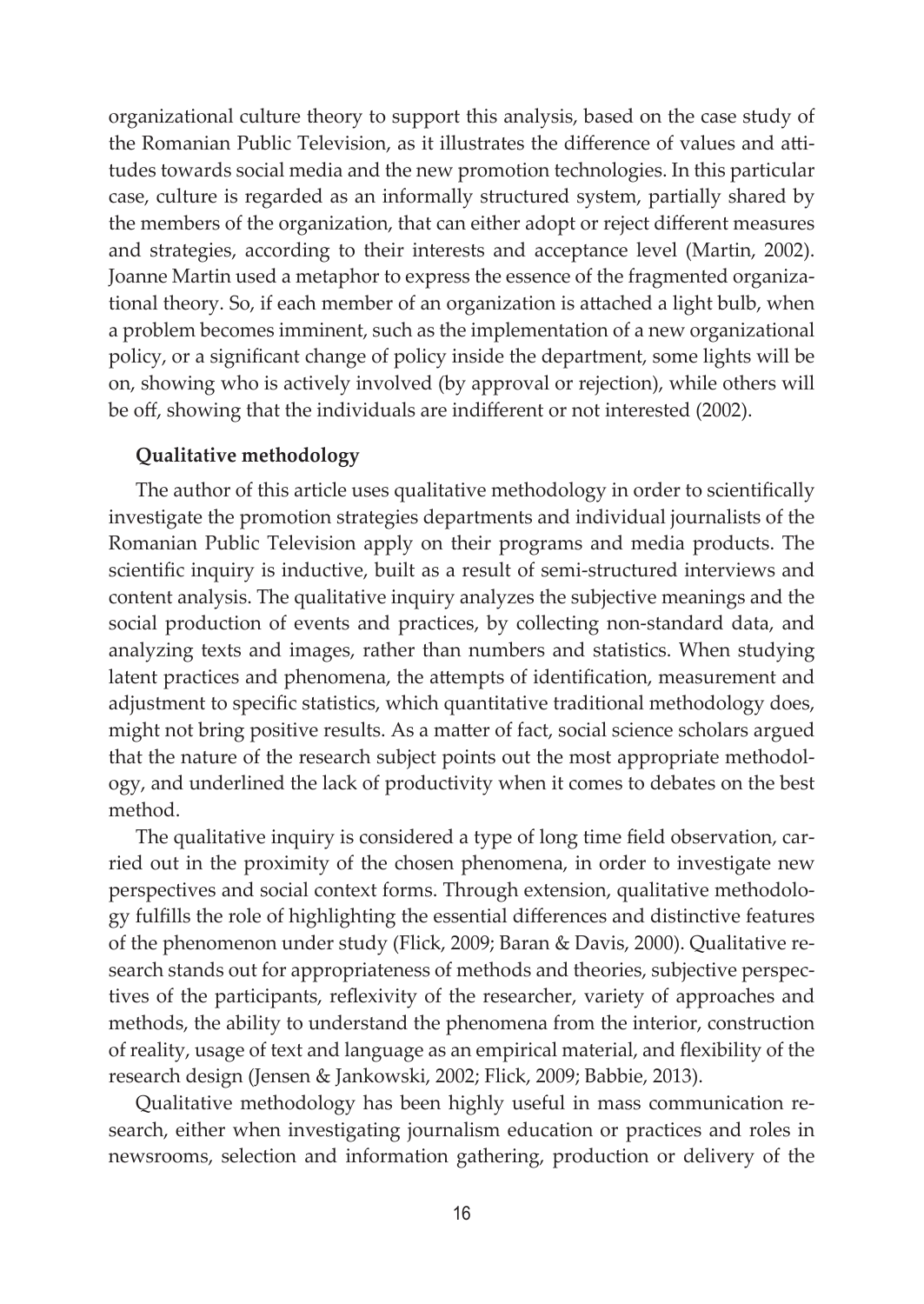news. Furthermore, the work of qualitative social scientists helped in establishing various cultural environments appropriate for studying the new media practices which are developing in the context of the new technologies. As a matter of fact, the qualitative inquiry was the main method used in the last decade when examining the implications of adopting and implementing new technologies. When studying the adoption of new media production and promotion strategies in a single ownership company with various media platforms, or the merger of different ownership companies, or through comparing multimedia newsrooms using new technologies in different countries, the researchers used one or mixed qualitative methods: case studies, observation, content analysis, semi-structured or focus group interviews (Dupagne & Garrison, 2006; Aviles *et al.*, 2008; Singer 2004; Marjoribanks, 2003; Kung-Shankleman, 2003).

#### *Research design*

The main investigative tool used in this article is the qualitative interview, extensively employed in mass communication research, especially in the study of media organizations and their specific institutional procedures. The semi-structured interview is considered by social scientists"one of the most powerful methods in qualitative research because it allows investigators to step into the mind of another person, to see and experience the world as they do themselves" (Mc-Cracken, 1988:9).When researching mass communication topics, the qualitative interview is a valuable methodological tool, which generates the necessary data for building research questions (Spradley, 1979; Briggs, 1986). The utilization of qualitative interview is regarded as a useful method to provide essential research data; scientists argue that the in-depth interview is an active process of construction of reality, through circumstances that generate meanings that the interviewer might not be aware or willing to acknowledge (Gobrium & Holstein, 2002).

The use of qualitative interview in researching the promotion strategies trough social media has the role to facilitate the understanding of the implications and meaning of the new media technologies for the work of journalists or newsrooms activities, to highlight the changes in the organizational culture and the professional identity of the journalists, to understand the challenges it brings to the values, roles and routines of media professionals. There is no definite rule on the ideal number of interviewees, but McCraken and Wengraf recommend eight respondents in order to obtain relevant findings from semi-structured interviews (McCracken, 1988; Wengraf, 2001). The author of this study selected ten respondents- reporters, editors, presenters, camerapersons and producers that have the ability to illustrate a wide range of indicators of the transformations urged by the use of social media on the organizational culture. The interviewees were affected by different aspects of media convergence, such as adopting new work practices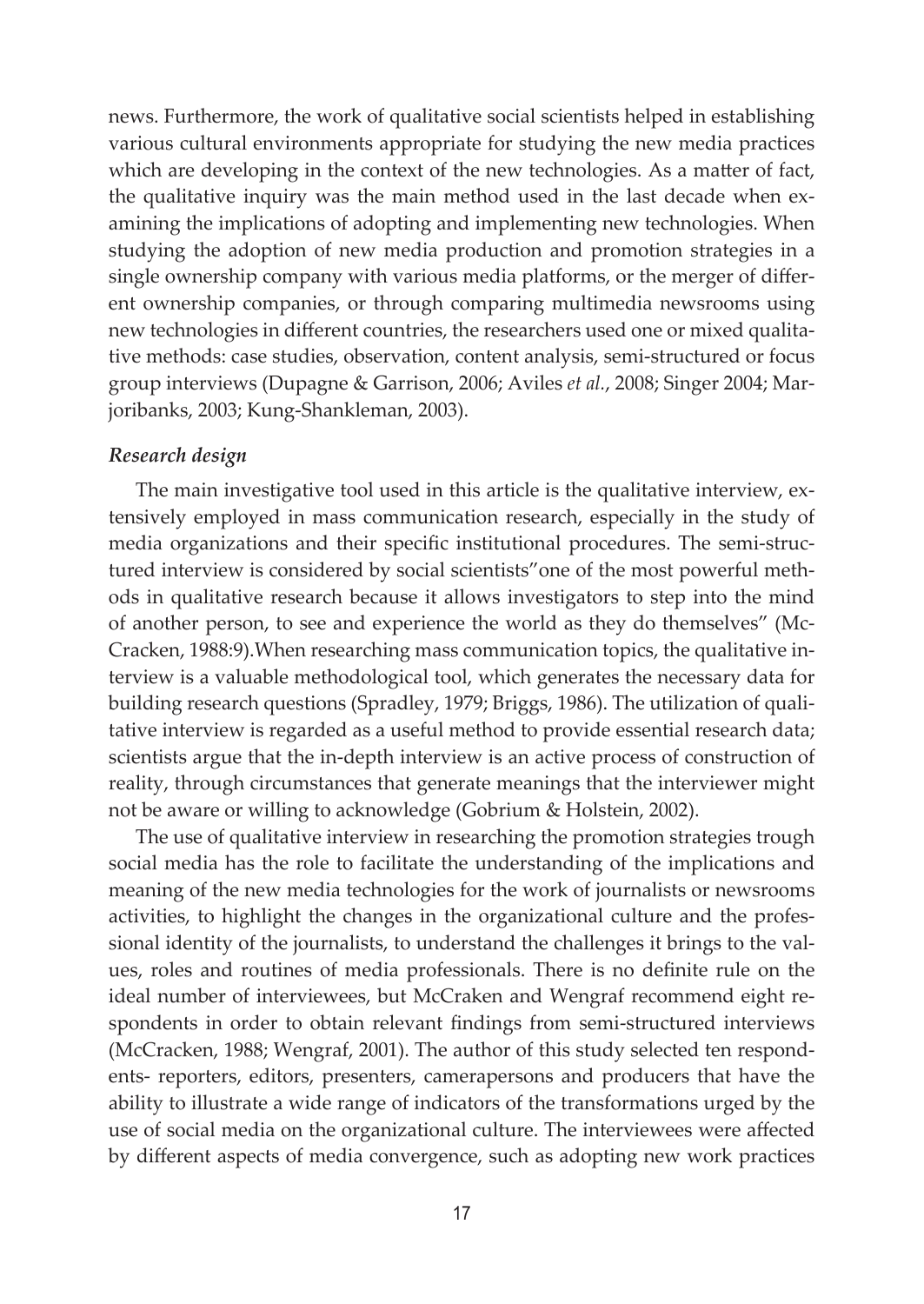in the newsroom, delivering the message through multiple channels and using social media as a communication tool with the target audience.

Qualitative content analysis of the Facebook pages of various programs, from news to day time entertainment, as well as the individual social media pages of different journalists was carried out for 12 months, October 2015 to October 2016. The research questions are most appropriate in new areas of scientific investigation when little is known about the relationships among variables and in which there is not enough literature that is applicable (Shoemaker *et al.*, 2004). In this particular case, there is a legitimate need for inductive research as the area of the new technologies and promotion strategies through social media in Romania is still a virgin territory for researchers. The research questions used in this qualitative investigation are:

- RQ1: How does the Romanian Public Television use social media as a promotion strategy at the organizational level?
- RQ2: How do the individual departments of the Romanian Public Television use social media to promote their media products and programs?
- RQ3: What are the strategies individually employed by the journalists of the Romanian Television in order to promote their activities through social media?

#### *Results and discussion*

Depending on the manner they understand and accept the advantages of social media, different departments or individual journalists use the appropriate promotion strategies for their programs and media products. While the news department has live interviews on its social media page, in convergence with the personal Facebook pages of the presenters, as a promotion for the upcoming newscasts on television, other departments or journalists only update their social media pages once a week or even two weeks.

News editor M. Popa, producer R. Tiniche and anchor A. Barbulescu share on their Facebook pages the live interviews they did on the official Facebook page of the News Department of the Romanian Public Television, Stirile TVR. Relevant examples are the Facebook live interviews to promote the night news program "Ora de Stiri/ News Hour", such as the interviews with a tourist agent about the popular destinations for the summer holidays, or the interview with the manager of the Romanian Village Museum. On the other hand, the daily noon debate and analysis program "Actual pe 2" only updates its Facebook page once a week, and the presenter does not even have a personal one. One of the producers, R. Brumariu, says that more interaction with the viewers through the new technologies is needed as the content is interesting, but the manner of presentation is not appealing enough to the young audience. Brumariu criticizes the management for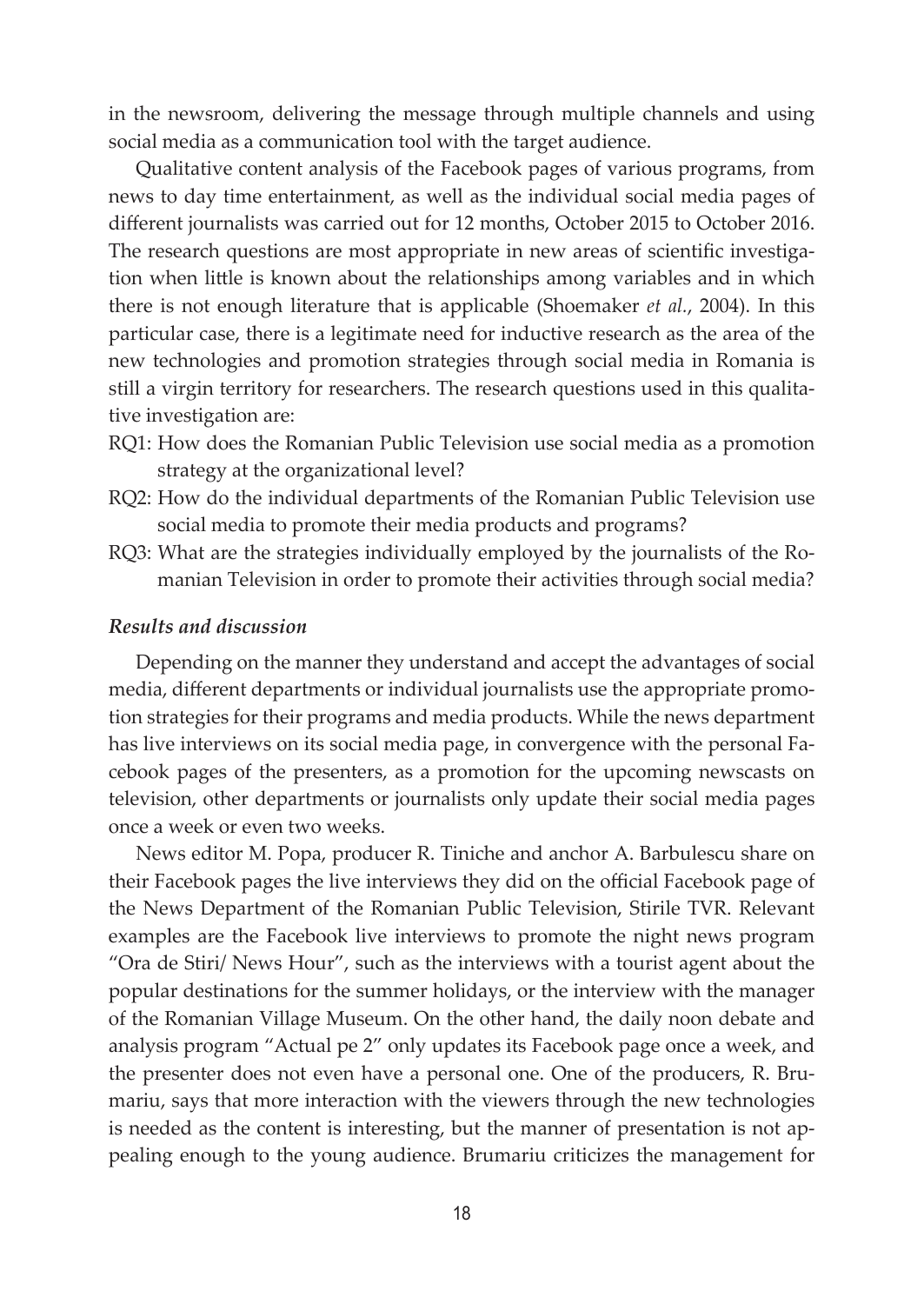unwillingness to provide feedback to the comments and complains the viewers make on the Facebook page of the program.

Some journalists use Facebook as a promotional tool for their hobbies, mirror of personal life, platform to interact with fans, or humanitarian and voluntary work with different NGOs. News anchor M. Radulescu uses Facebook to promote his work as a volunteer for the Casa Sperantei hospice and posted photos from the marathon he ran to raise money for the this organization. M. Radu, former news anchor and current host of various entertainment programs is very active on his Facebook page and personal website, where he promoted the launch of his first cook book "Povesti cu gust/ Tasty stories", with hourly posts, photos and videos.

The preference of the audience to consume news and entertainment, as well as to interact with the presenters and the producers through the new technologies is reflected by the situation described by the news reporter A. Petrisor, who expressed his surprise to discover that the stories he broadcasts are more popular on Facebook than on television. He gave the example of an investigative newspackage he did for the Romanian Public Television, which disclosed that a famous story by the British journalists from Sky News about Romanians selling guns to terrorists was actually fabricated. The paradox was the story A. Petrisor posted on his Facebook page, with video attached, had twice as many users as the number of the viewers on television, where the original investigative report was broadcast. This example stands for many other situations that illustrate the increasing popularity of social media as a source of news stories among the audience of the Romanian Public Television.

At the organizational level, the Facebook pages of the channels TVR1, TVR2, TVR3, TVR International promote the major campaigns of the organization such as TVR 60, reflecting the history of the Romanian Television, through interviews and features with the current and former outstanding employees. In that respect, all the journalists interviewed and the social media monitored for the content analysis of this article included on their Facebook pages references to different aspects of the campaign, either produced by their department or by other departments of the Romanian Public Television. For instance, anchor M. Constantin, reporter C. Csiki and cameramen S. Eseanu shared, on their Facebook page, the social media page of the News Department, Stirile TVR, where the story "Henri Coanda-Istoria in stiri/ Henri Coanda-History in the news" was posted. There are also instances when TVR as an organization planned extensive campaigns to raise awareness about the role and the mission of the public service television, such as "Dorobanti 191. Ne priveste TVR/ TVR concerns us". While the feature reports and interviews were produced mostly by the News Department, the official Facebook pages of the channels TVR1, TVR2, TVR3 and TVR International, Stirile TVR Facebook page, as well as the personal pages of the producers and reporters shared differ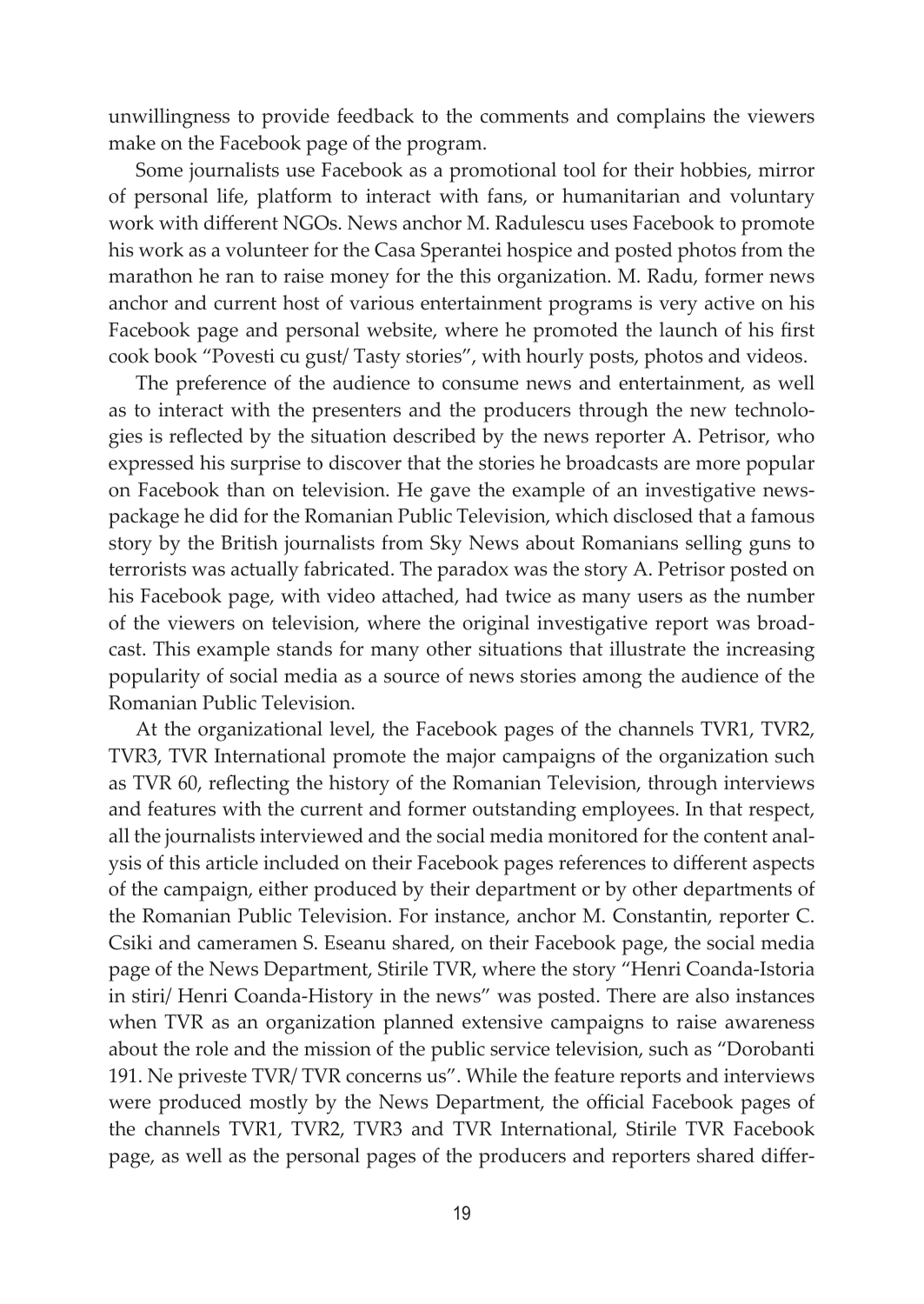ent topics of the campaign. A similar situation occurred with "Ambasador fara granite/ Ambassador without borders" a series of interviews and feature stories with outstanding Romanian artists, doctors, politicians, professors, writers and priests that live abroad. The campaign was produced by TVR International, was broadcast in the newscasts of TVR1 and TVR2 and promoted intensively on the Facebook pages of all TVR channels. The reporters involved in the production of "Ambasador fara granite/ Ambassador without borders" also promoted the topics they covered on their personal Facebook pages.

On the other hand, when the campaigns "Ei nu au nicio vina/ They are not to blame", about the stories of the refugees camped at the border of Serbia and Croatia, and "Povesti din Kandahar/ Stories from Kandahar", covered by reporter A. Petrisor, were aired on TVR1, the organization only promoted them on television, while the News Department also shared the stories on their Facebook page Stirile TVR. The same strategy applied to the campaign "Pacient de Romania/ Patient in Romania", a series of interviews and investigative reports about the problems of the national health system, covered by reporters D. Brancus, A. Archip and L. Fronoiu. The reporters themselves posted updates and attached videos and links to Stirile TVR and the Facebook page of the News Department, Stirile TVR.

### **Conclusion**

TVR as a media organization illustrates the theory of fragmented organizational culture: an informally structured system, partially shared by the members of the organization, as they interact with their audience through social media, and experiment different events and contextual aspects (Martin, 2002). The culture manifested inside the Romanian Public Television is neither coherent nor uniform when it comes to the values and beliefs of its members. However, the members of the organization are united by sharing the same problems, live similar experiences and share a mutual interest in the major objectives of the organization.

The results show that individual journalists and television channels use both organizational and individual strategies. The use of social media among TVR departments and programs differ significantly in frequency and strategy; only for major campaigns such as TVR60, co-production of various departments such as "Ambasador fara granite/ Ambassador without borders" or the launch of new programs and introduction of new anchors and presenters there is a social media strategy at the organizational level. Individual journalists usually prefer to post information and video about their own work or independent activities on social media. Journalists promote specific programs, by posting or sharing the information about various products and campaigns of the organization when they are actively involved or it fits their professional and personal values and interests.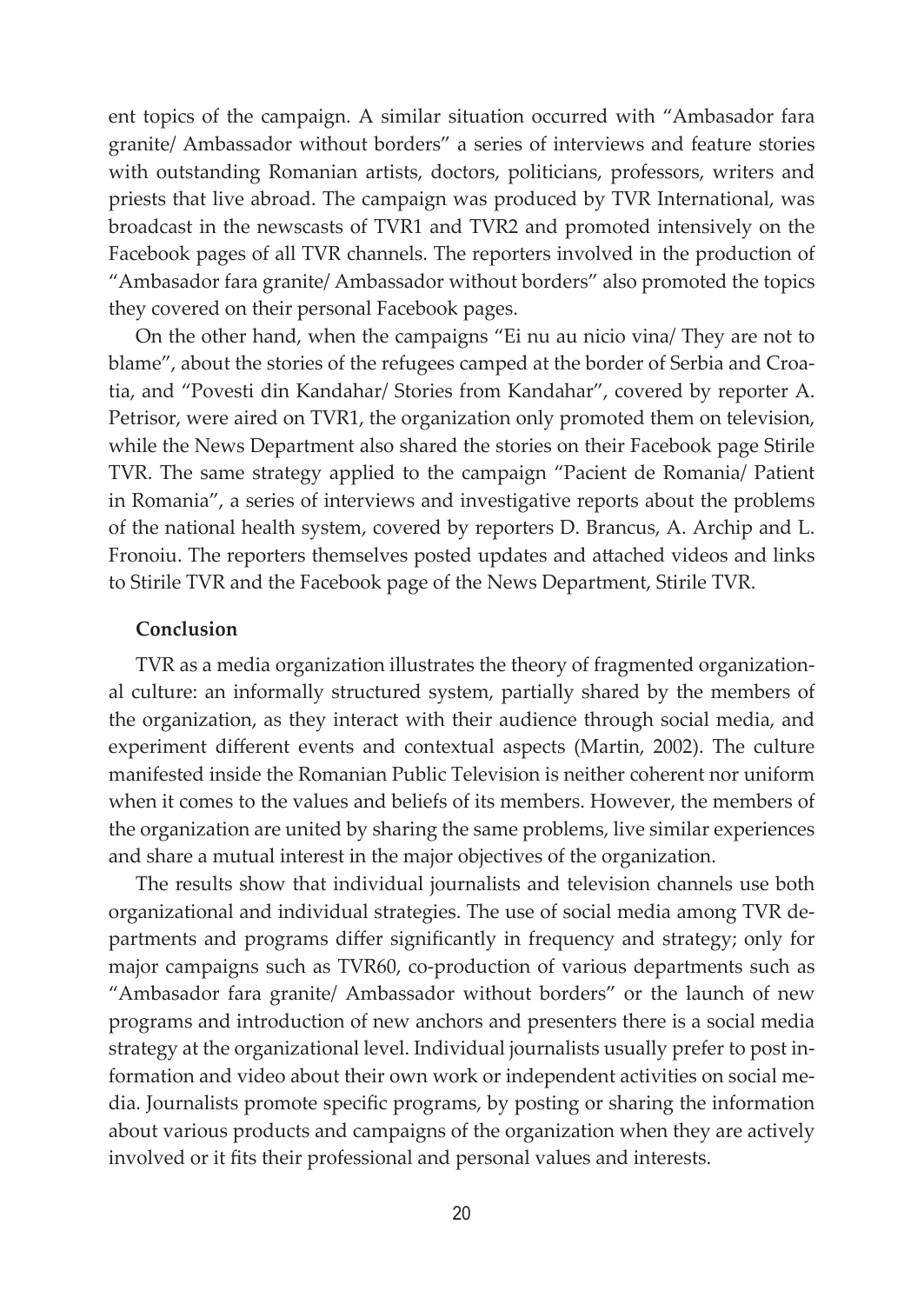The combination of two qualitative methodological tools, content analysis and semi-structured interviews, provided in depth analysis of the different aspects of the process adopting the new technologies and implementing social media promotion strategies at the Romanian Public Television. The findings of the content analysis are confronted with the information gathered with the semi-structured interviews. The validity of the data provided by some of the respondents is further verified through the questions the researcher asked other interviewees; it also plays an important part in highlighting the potential discrepancies and show latent problems that are difficult to identify at the beginning of the research process. However, further research is necessary to investigate the changes in the Romanian media organizations, at a wider range, through quantitative methodology. This particular research has the potential to provide a valuable starting point for the scientists interested in investigating the effects of new technologies on media organizations, either in Romania or elsewhere. The results of this scientific investigation are also helpful for the media managers interested in adopting new technologies and applying innovative promotion strategies in their organizations.

#### **References**

- 1. Avilés, J.A., Meier, K. , Kaltenbrunner, A., Carvajal, M. & Kraus, D. (2009). Newsroom integration in Austria, Spain and Germany. *Journalism Practice*, 3(3), 285-303.
- 2. Babbie, E.R. (2013). *The Practice of Social Research* (14<sup>th</sup> edtn) Belmont, CA: Wadsworth.
- 3. Baran, S.J., & Davis, D.K. (2000). *Mass Communication Theory. Foundations, Ferment and Future* ( 2nd edtn) Belmont, CA: Wadsworth.
- 4. Boczkowski, P.J. (2004). The mutual shaping of technology and society in videotext newspapers: Beyond the diffusion and social shaping perspectives. *The Information Society*, *20*(4), 255-267.
- 5. Briggs, C. (1986). *Learning how to ask: A sociolinguistic appraisal of the role of the interview in social science research*. Cambridge, UK: Cambridge University Press
- 6. Dupagne, M., & Garrison, B. (2006). The meaning and influence of convergence. A qualitative case study of newsroom work at the Tampa News Center. *Journalism Studies*, (7)2, 237-255.
- 7. Feldman, M.S. (1991). The meanings of ambiguity: Learning from stories and metaphors. In P. Frost, L. Moore, M. Louis, C. Lundberg & J. Martin (eds), *Reframing organizational culture* (pp.145-56). Newbury Park, CA: Sage.
- 8. Flick, U. (2009). An introduction to Qualitative research (4<sup>th</sup> edtn). London: Sage.
- 9. Gobrium, J., & Holstein, J. (2002). *Handbook of interviewing: Context and method*. Thousand Oaks, CA: Sage.
- 10. Haile, J. (2003), *Creating a change culture: A case study of the Orlando Sentinel's transition to a multimedia company*, Inside Out Media.